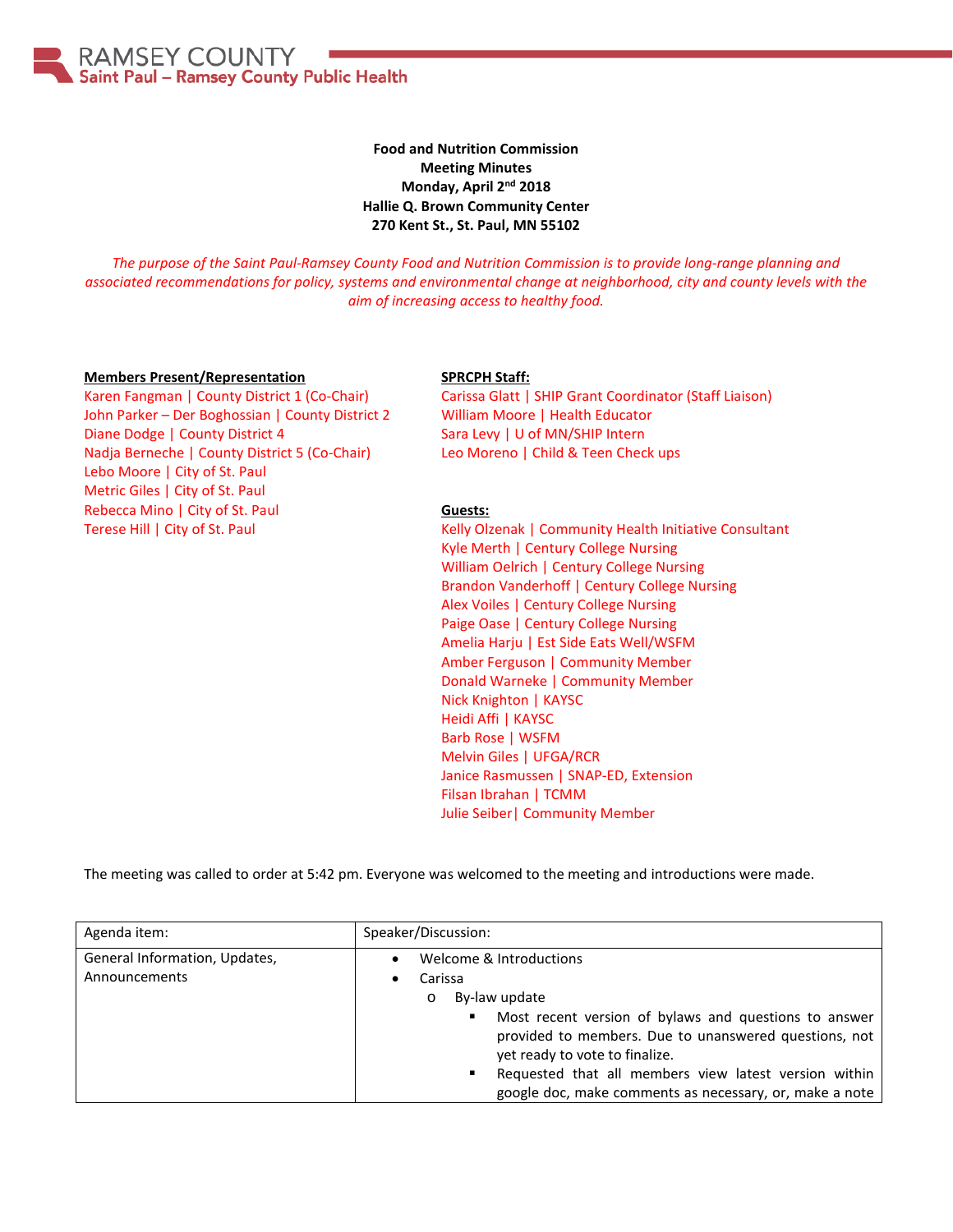

|                                         | on the doc to acknowledge viewing if have no specific                                                                  |
|-----------------------------------------|------------------------------------------------------------------------------------------------------------------------|
|                                         | comments.                                                                                                              |
|                                         | Co-chair nominations<br>$\circ$                                                                                        |
|                                         | Nomination needed for 1 co-chair, currently held by Nadja:<br>٠                                                        |
|                                         | Terese Hill was nominated, accepted nomination, and was                                                                |
|                                         | voted in by a majority support.                                                                                        |
|                                         | Karen Fangman will continue as 2 <sup>nd</sup> co-chair. Karen's co-<br>٠                                              |
|                                         | chair position will be up for nominations in May.                                                                      |
|                                         | Ajeet has been officially appointed. 1 additional City spot will be<br>$\circ$                                         |
|                                         | likely opening soon.                                                                                                   |
| Community Health Initiative Consultants | Kelly Olzenak                                                                                                          |
| <b>Communication Plan Draft Review</b>  | Will send out email on 4/3 for feedback, suggestions, or changes<br>$\bullet$                                          |
|                                         | regarding communication plan - feedback requested by Sunday 4/8                                                        |
|                                         | Communication Plan includes 3 audiences - general community, elected<br>$\bullet$                                      |
|                                         | officials and associates, and internal FNC members. Specific<br>goals/activities aimed at each audience.               |
|                                         | Suggestions/feedback - requested that topics discussed in person (below)<br>$\bullet$                                  |
|                                         | at meeting also be sent via email to Kelly.                                                                            |
|                                         | Question: do we need an icon/something visual/symbol? Could<br>$\circ$                                                 |
|                                         | this be a student project?                                                                                             |
|                                         | What platform will be used for the newsletter? Ideas from SPRCPH,<br>$\circ$                                           |
|                                         | something as a PDF on FNC website, or Facebook page.                                                                   |
|                                         | Pushback on the biannual newsletter $-4$ or 6 times a year<br>$\circ$                                                  |
|                                         | suggested instead. Something that educations the community on                                                          |
|                                         | relevant events relating to food access.                                                                               |
|                                         | Suggested: current events page to display what's                                                                       |
|                                         | happening each month in terms of community food                                                                        |
|                                         | access.                                                                                                                |
|                                         | Nice to have an electronic "bulletin board" for ideas and resources<br>$\circ$                                         |
|                                         | A Listserv?                                                                                                            |
| Community listening session follow-up   | Or platform for self-organizing space<br>Set S.M.A.R.T goals for the year/18-24 months based on community<br>$\bullet$ |
| into strategic goals                    | feedback                                                                                                               |
|                                         | Discussion regarding racial equity lens<br>$\bullet$                                                                   |
|                                         | Overarching goal of equity<br>$\circ$                                                                                  |
|                                         | Who is leading these conversations in this space                                                                       |
|                                         | Group definition of equity                                                                                             |
|                                         | Who needs to be involved in these groups who are not here today?                                                       |
|                                         | 3 groups formed to set goals surrounding 3 main topics pulled from                                                     |
|                                         | results of community listening session:                                                                                |
|                                         | Youth/schools<br>$\circ$                                                                                               |
|                                         | ٠<br>Goal: Influence policy changes at the school-level                                                                |
|                                         | • Action Steps                                                                                                         |
|                                         | Member of FNC attend School District Wellness<br>$\circ$<br>meeting(s)                                                 |
|                                         | Student representation at School District<br>$\circ$                                                                   |
|                                         | Wellness meeting(s) & FNC meeting(s)                                                                                   |
|                                         | Develop a strategy to recruit and support<br>$\circ$                                                                   |
|                                         | student                                                                                                                |
|                                         | Hunger relief<br>$\circ$                                                                                               |
|                                         | Goal: Increase awareness of racial, economic and social                                                                |